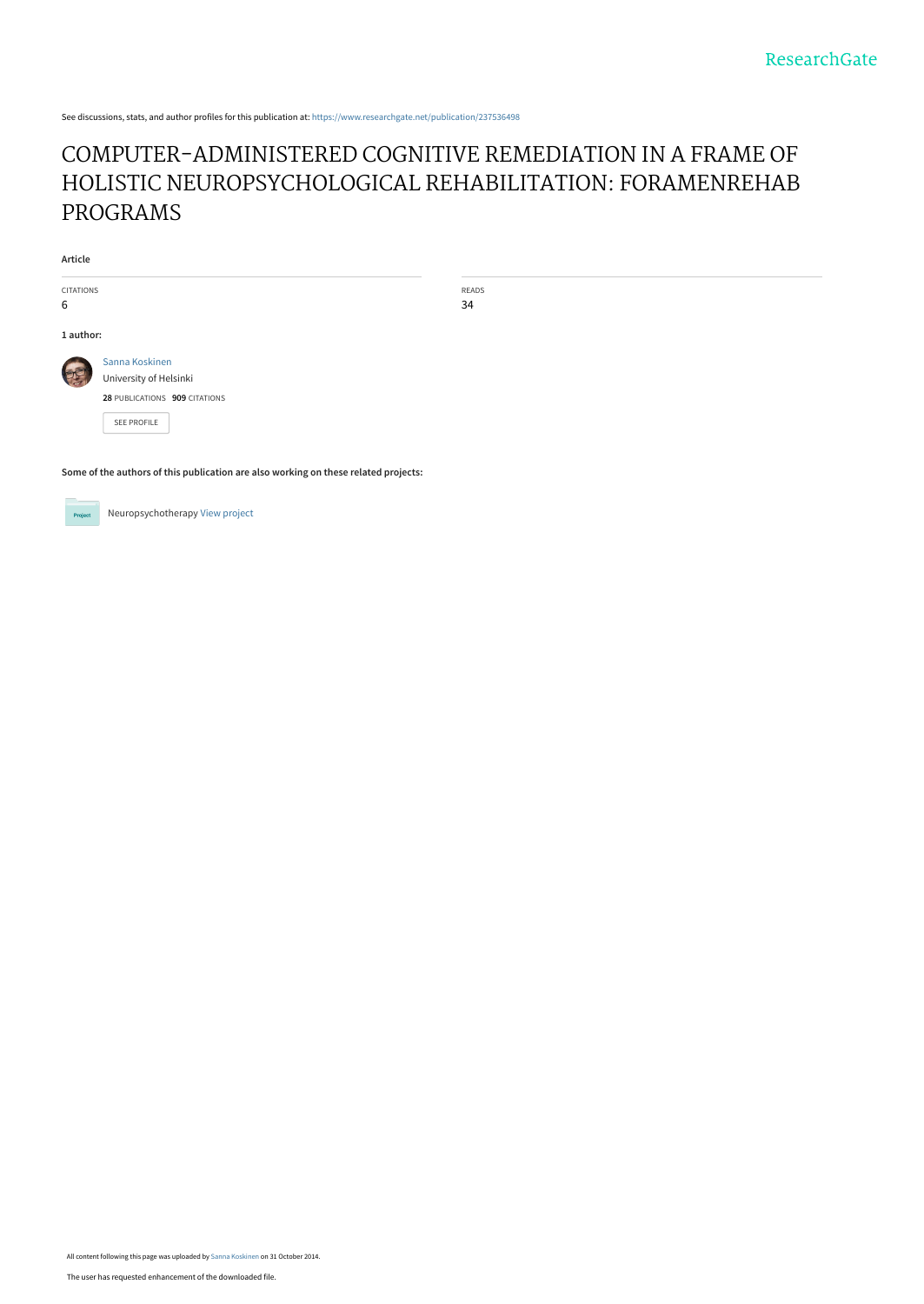## COMPUTER-ADMINISTERED COGNITIVE REMEDIATION IN A FRAME OF HOLISTIC NEUROPSYCHOLOGICAL REHABILITATION: FORAMENREHAB PROGRAMS

Koskinen Sanna K Sarajuuri Jaana M

*Käpylä Rehabilitation Centre Nordenskiöldinkatu 18 B, P.O.Box 103 FIN-00251 HELSINKI Finland sanna.koskinen@invalidiliitto.fi*

## **ABSTRACT**

Cognitive rehabilitation is traditionally considered an important part of rehabilitation of the brain injured patients. However, new viewpoints for the cognitive rehabilitation are to be set. The continuous challenge to neuropsychology is to develop new methods for assessment and rehabilitation, and the critical evaluation of these methods. Neuropsychological rehabilitation should address many facets of a brain injured individual, treat him or her in a holistic frame of reference with appropriate techniques and strategies for cognitive, emotional, and societal skills while increasing awareness and understanding of the new self [1]. According to the recommendations of evidence-based studies, computer-based interventions that include active therapist involvement to foster insight into cognitive strengths and weaknesses, to develop compensatory strategies, and to facilitate the transfer of skills into real-life situations may be used as part of a multi-modal intervention for cognitive deficits [2]. FORAMENRehab -cognitive software, developed by our team, is a tool for cognitive rehabilitation to be used as a part of a holistic neuropsychological rehabilitation approach. The programs are based on the models and theories of brain functioning and recovery. The first FORAMENRehab module is designed for the disturbances of attention. The next modules are planned for the disturbances of memory, visual perception, and problem solving. The first clinical experiences of the applicability of FORAMENRehab software in Finland with traumatically brain injured and stroke patients have been promising.

### **COGNITIVE SEQUELAE AFTER TRAUMATIC BRAIN INJURY**

Traumatically brain injured patients frequently have cognitive, emotional and behavioural deficits with difficulties in establishing interpersonal relationships and returning to productive life. Impairments of cognitive functions are a significant cause of disability after brain injury.

The cognitive functions emerge as a result of several functional subsystems working together. They include the discrimination between and selection of relevant information, acquisition of information, understanding and retention, and the expression and application of knowledge in the appropriate situation.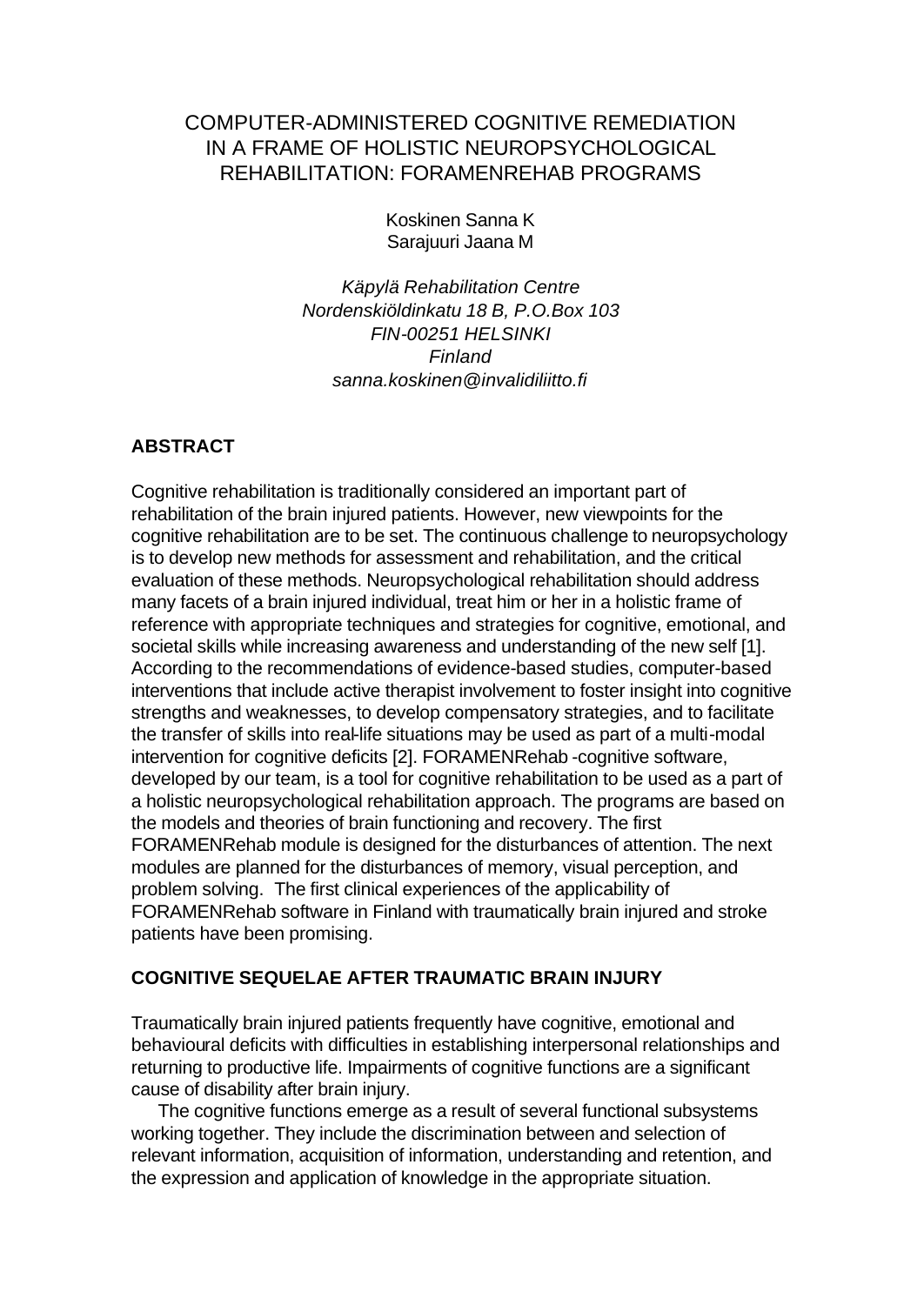Cognitive disabilities may be seen in functions such as attention and concentration, perception, learning and memory, executive functioning and problem-solving, language and communication, and praxis. Cognition or cognitive deficits can not be defined without the concepts of emotion and motivation [3,4].

#### **COGNITIVE REHABILITATION IN A HOLISTIC PERSPECTIVE**

Neuropsychological rehabilitation should address many facets of a brain injured individual, treat him or her in a holistic frame of reference with appropriate techniques and strategies for cognitive, emotional, and societal skills while increasing awareness and understanding of the new self [1]. The main elements of the holistic programs include the promotion of therapeutic community, cognitive retraining and psychotherapy carried out in individual and group settings, supported work or educational trials, family education and therapeutic assistance, as well as follow-up procedures. The effectiveness of systematic and holistic neuropsychologically oriented TBI-rehabilitation programs in enhancing patients' productivity status has been supported by uncontrolled studies and a few studies with control groups [5,6,7,8].

Cognitive rehabilitation is traditionally considered an important part of rehabilitation of the brain injured patients. Cognitive rehabilitation is defined as a systematic, functionally oriented service of therapeutic activities that is based on assessment and understanding of the patient's brain-behavioral deficits. Specific interventions may have various approaches, including practising and reestablishing the impaired functions; reinforcing the use of preserved functions; teaching cognitive compensatory strategies for impaired functions; establishing the use of external compensatory devices such as electronic memory aids; enabling persons to adapt to their cognitive disability by fostering insight and understanding into their cognitive strengths and weaknesses. Regardless of the form of intervention, the aim of cognitive rehabilitation is to improve the person's functioning in their everyday lives.

### **COMPUTER-ADMINISTERED COGNITIVE REHABILITATION**

The continuos challenge to neuropsychology is to develop new methods for assessment and rehabilitation, and the critical evaluation of these methods. To quote George Prigatano [1] "... new techniques for the remediation of disturbed higher cerebral functioning should constantly be under development, while still attending to patients' personal experiences and helping them adjust to their neuropsychological deficits in the context of interpersonal situations." According to the recommendations of evidence-based studies, computer-based interventions that include active therapist involvement to foster insight into cognitive strengths and weaknesses, to develop compensatory strategies, and to facilitate the transfer of skills into real-life situations may be used as part of a multi-modal intervention for cognitive deficits [2].

The computer-assisted methods focus on neuropsychological processes using computerized exercises that train different cognitive functions instead of traditional paper-and-pencil drill. However, there seems to be an obvious lack of theoretically and clinically based rehabilitation software worldwide. In Finland there has not existed any rehabilitation software of this kind in Finnish before the development of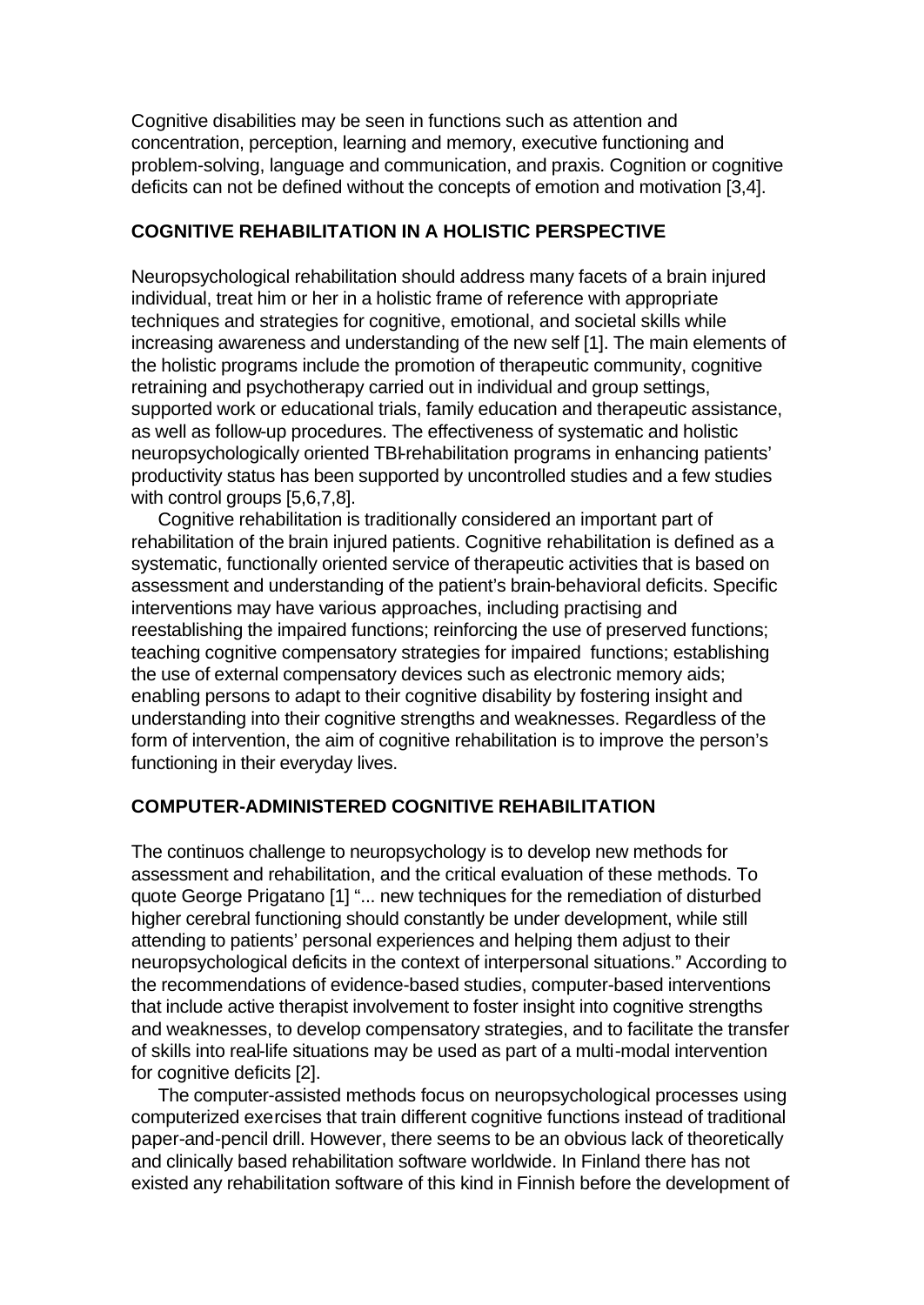FORAMENRehab -cognitive software by our team. This development project started in the middle of the 1990's and the first module was presented in December 2000.

### **FORAMENRehab -cognitive rehabilitation programs**

FORAMENRehab -cognitive software is a tool for cognitive rehabilitation to be used as a part of a holistic neuropsychological rehabilitation approach. The programs are based on the models and theories of brain functioning and recovery. In our own clinical practice the software is used systematically in the cognitive group of the INSURE-program (the Individualized Neuropsychological Subgroup Rehabilitation program for Traumatically Brain Injured Patients). The INSUREprogram has been described in detail elsewhere [9]. It is a six-week post-acute holistic rehabilitation program for selective groups of traumatically brain injured patients. The core of the program is neuropsychological rehabilitation and psychotherapy. It is based on the work of George P. Prigatano, Yehuda Ben-Yishay, and Anne-Lise Christensen [10,5,7]. The goal of the cognitive group is to compensate for the cognitive symptoms. The practical significance of injury-related changes in information-processing skills, persistence, energy levels, attentional processes and reasoning is considered in terms of recovery, compensation and personal functional obstacles. Rehabilitation software and lectures are used to demonstrate cognitive changes and to make the logic of them clearly understandable.

FORAMENRehab software provides an easy to handle and efficient graphical user interface operating in Windows environment. The menu structure, toolbar and icons are illustrative and the help screens provide information, so the program is usable even without the help of the clinician. Each program has a clear written instruction on the screen as well as a model animation. The parameters of each program can be modified to adjust to a particular user. The results are presented both in written and graphical forms and can be printed. They can also be saved to file and compared with the previous results.

#### **Attention module**

The first FORAMENRehab module is designed for the disturbances of attention. Traditionally the remediation of attention deficits have based on drill and practice, with exercises designed to focus on specific aspects of attention. The theories and models of attention propose several subsystems of attention. They include focused attention, sustained attention, divided attention, shifted attention, and alternating attention. Focused attention refers to the ability to focus on a particular stimulus. Sustained attention refers to the ability to maintain the focus. Divided, shifted, and alternating attention refers to the ability to alternate attention flexibly between targets.

Rehabilitation interventions should include training with different stimulus modalities, levels of complexity, and therapist activities providing monitoring and feedback [2]. FORAMENRehab attention module is based on these theories and models of attention and the findings of the studies of recovery of attentional deficits.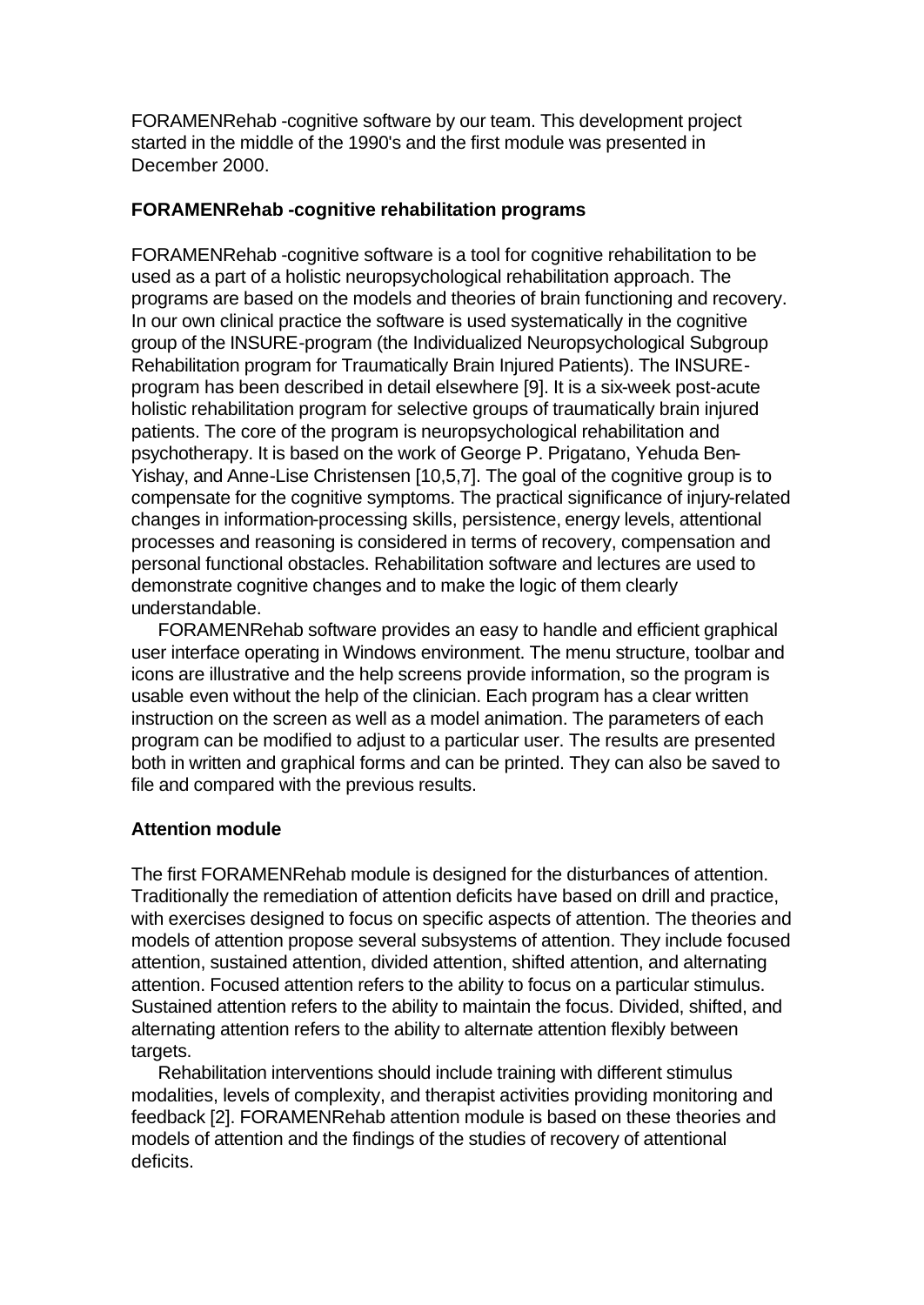The next modules are going to be designed for the disturbances of memory, visual perception, and problem solving.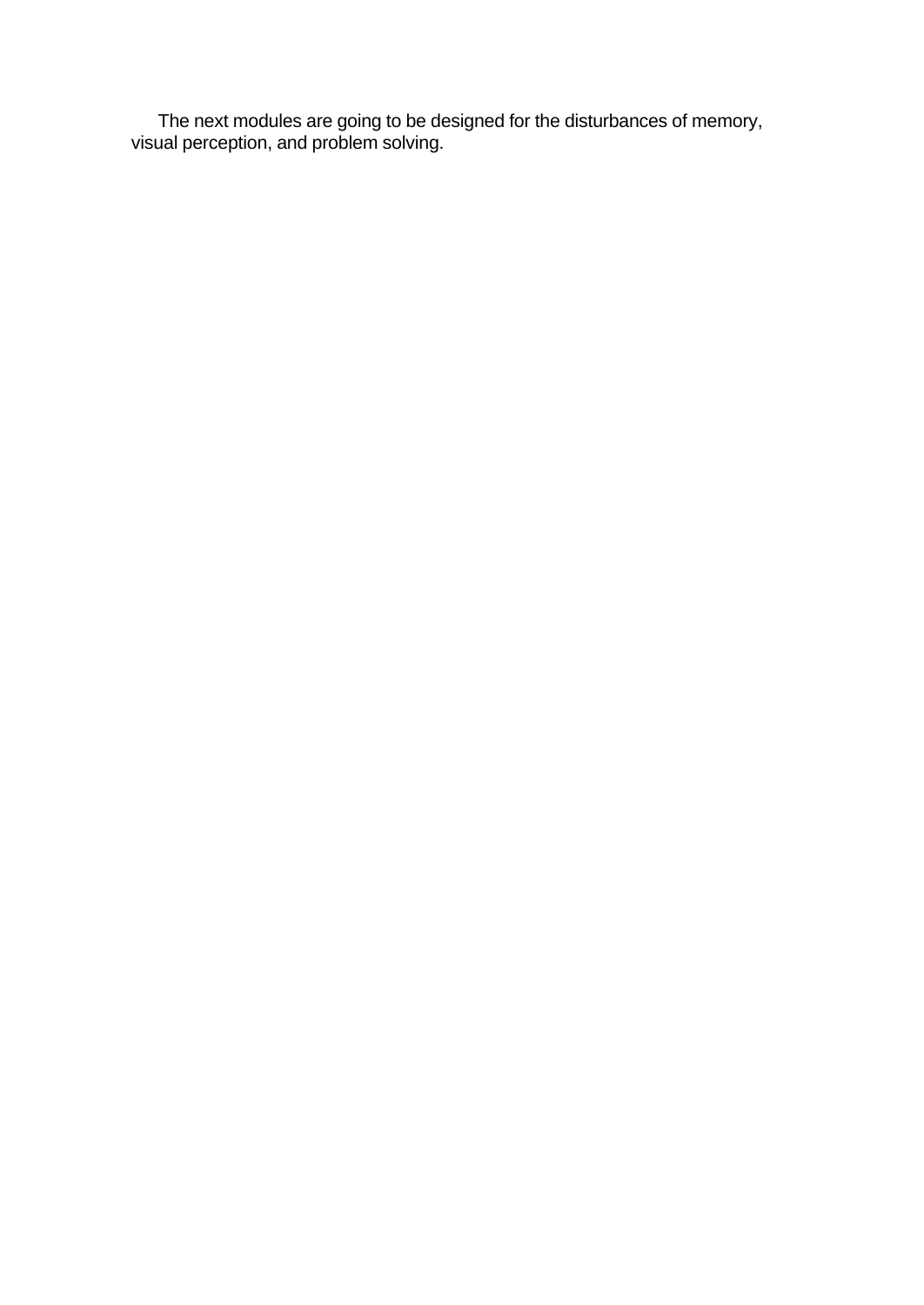#### **Using the FORAMENRehab software**



#### **Main user interface**

Select a component of attention.

Available options are:

- **1.** Focused attention
- **2.** Sustained attention
- **3.** Shifted attention
- **4.** Tracking

Each component consists of several task applications.

The total number of modifiable task applications is 31.

#### **Task application interface**

An example of the task applications Shifted Attention; Simultaneous Word Recognition and Arithmetic Task

- **1.** Read the Task Instructions
- **2.** Modify the Task Parameters (or use the Standard Parameters)
- **3.** Take a look at the Model Performance (Animation)
- **4.** Perform the Task
- **5.** View the Task Results

The task performance data is presented as graphs and tables

The task results can be

- saved to a file or
- printed

FORAMENRehab software is also designed to cover other cognitive functions. The next module is for the disturbances of memory.